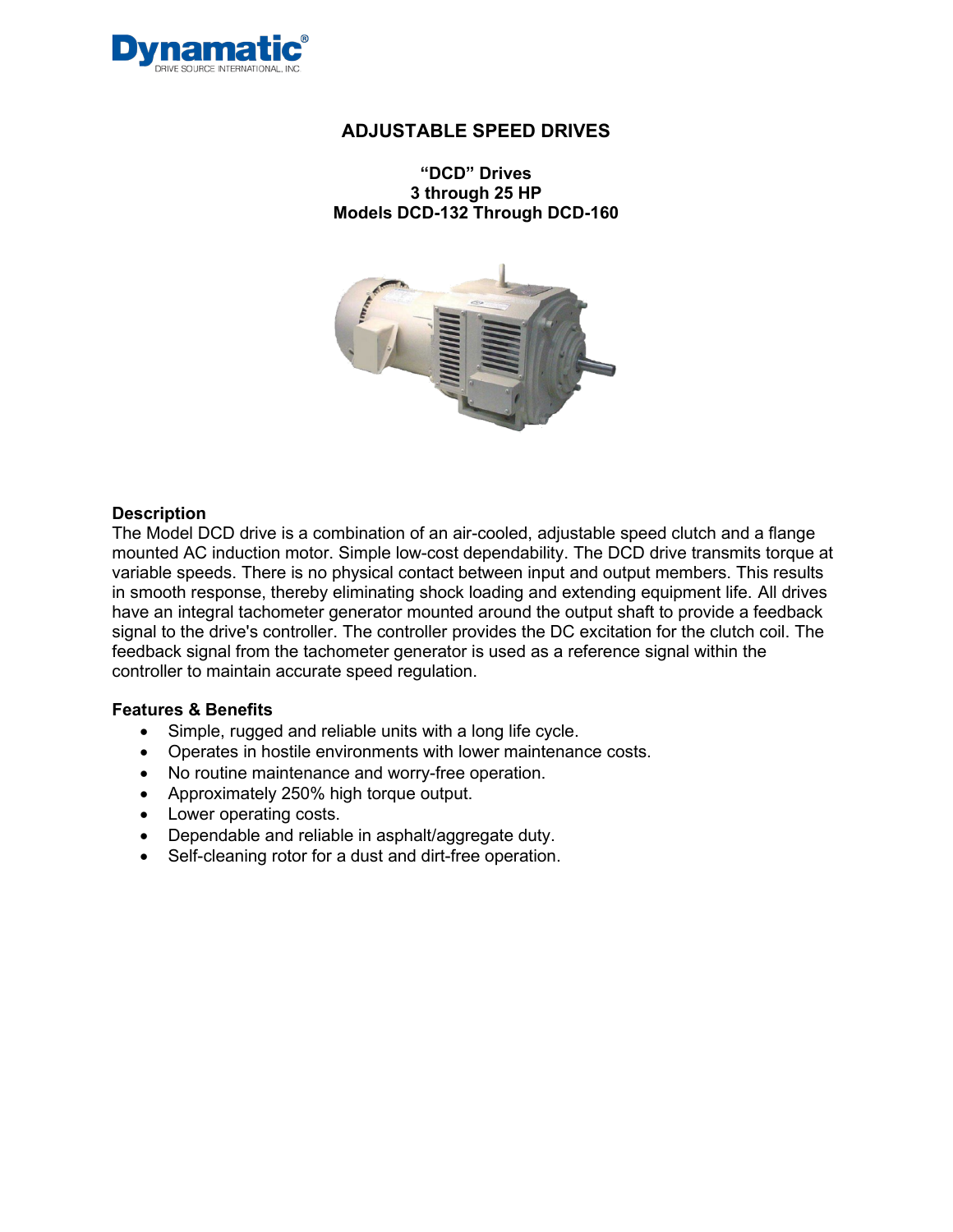

# **"DCD" Drives 3 through 25 HP**

# **Specifications**

| Motor                        | HP and RPM<br>Totally Enclosed Fan Cooled (TEFC)<br><b>NEMA Design B</b><br>Class F insulation, Class B rise<br>1.15 service factor<br>Input Power Options | See selection table on next pg.<br>Standard<br>Standard<br>Standard<br>Standard<br>208/220 through 380V, 3 phase, 50 Hz 230<br>through 460V, 3 phase, 60 Hz<br>575V, 3 phase, 60 Hz |
|------------------------------|------------------------------------------------------------------------------------------------------------------------------------------------------------|-------------------------------------------------------------------------------------------------------------------------------------------------------------------------------------|
| Clutch                       | Stationary coil Coil voltages<br>Rated for constant torque Starting torque Intermittent<br>torque<br>AC tachometer generator Cooling                       | Standard<br>90 VDC - Standard<br>Standard<br>Approximately 250%<br>Approximately 250% Standard<br>100% self ventilated                                                              |
| Status Indication            | Speed indicating signal                                                                                                                                    | 0-60 VAC from tachometer generator for optional<br>meter                                                                                                                            |
| <b>Environmental Ratings</b> | Storage temperature Operating temperature<br>Maximum operating temperature Altitude                                                                        | -4° to 149° F (-20° to 65° C) Standard 32° to<br>104° F (0° to 40° C) Standard 150° F (De-rating<br>required)<br>3300 Ft. (1000 m) Standard                                         |
| Codes and Standards          | Mechanical NEMA, as applicable                                                                                                                             | Standard                                                                                                                                                                            |
| <b>Reliability Testing</b>   | Mechanical<br>100% dynamometer tested Controllers (sold<br>separately)<br>Pre-tested components<br>Computer test and pre-calibrated PCBs                   | Standard<br>Standard<br>Standard                                                                                                                                                    |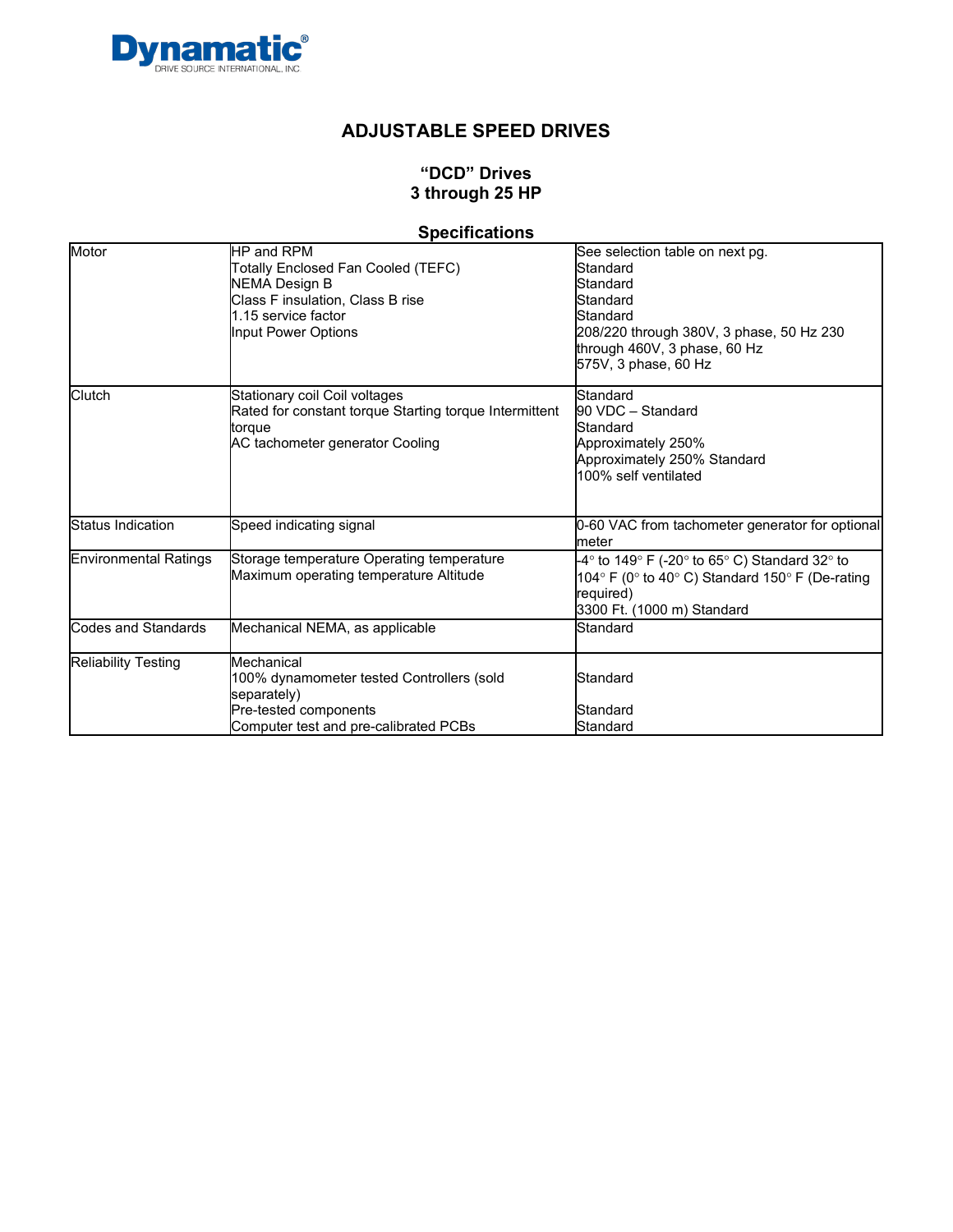

#### **"DCD" Drives 3 through 25 HP**

#### **Ordering Information Selection Table - 60 Hz**

| HP  | <b>Speed Range (RPM)</b> | <b>Model Number</b> | <b>Motor Frame Size</b> | <b>Poles</b> | Torque (Lb. Ft.) |
|-----|--------------------------|---------------------|-------------------------|--------------|------------------|
| 3   | 0-1630                   | DCD-132030-4141     | 182TC                   | 4            | 9.2              |
| 5   | $0 - 1500$               | DCD-132050-4141     | 184TC                   | 4            | 15.0             |
| 5   | 0-3300                   | DCD-132050-4121     | 184TC                   | ⌒            | 7.5              |
| 7.5 | 0-3300                   | DCD-132075-4121     | 213TC                   | ⌒            | 11.3             |
| 10  | $0 - 3250$               | DCD-132100-4121     | 215TC                   | っ            | 15.3             |
| 7.5 | $0 - 1630$               | DCD-160075-4141     | 213TC                   |              | 22.5             |
| 10  | $0 - 1580$               | DCD-160100-4141     | 215TC                   |              | 30.0             |
| 15  | 340-1550                 | DCD-160150-4141     | 254TC                   |              | 45.0             |
| 15  | 0-3300                   | DCD-160150-4121     | 254TC                   | ∩            | 22.5             |
| 20  | $0 - 3250$               | DCD-160200-4121     | 256TC                   | ∩            | 30.3             |
| 25  | 640-3250                 | DCD-160250-4121     | 284TSC                  | ⌒            | 37.8             |

| <b>Technical Data</b> |                                     |                |                                  |                                      |                                           |                                     |                           |  |  |  |  |
|-----------------------|-------------------------------------|----------------|----------------------------------|--------------------------------------|-------------------------------------------|-------------------------------------|---------------------------|--|--|--|--|
| <b>Model Number</b>   | <b>Motor</b><br><b>Power</b><br>HP. | <b>Poles</b>   | <b>Speed</b><br><b>Range RPM</b> | <b>Clutch</b><br><b>Volts</b><br>DC. | <b>Clutch</b><br>OHMS@<br><b>20 DEG C</b> | <b>Clutch</b><br><b>AMPS</b><br>Hot | <b>Clutch HP</b><br>Disp. |  |  |  |  |
| DCD-132030-4141       | 3                                   | 4              | 1630-0                           | 90                                   | 27                                        | 2.2                                 | 3                         |  |  |  |  |
| DCD-132050-4141       | 5                                   | 4              | 1500-0                           | 90                                   | 22                                        | 2.7                                 | 5                         |  |  |  |  |
| DCD-132050-4121       | 5                                   | 2              | 3300-0                           | 90                                   | 27                                        | 2.2                                 | 5                         |  |  |  |  |
| DCD-132075-4121       | 7.5                                 | 2              | 3300-0                           | 90                                   | 22                                        | 2.7                                 | 7.5                       |  |  |  |  |
| DCD-132100-4121       | 10                                  | $\overline{2}$ | $3250 - 0$                       | 90                                   | 22                                        | 2.7                                 | 10                        |  |  |  |  |
| DCD-160075-4141       | 7.5                                 | 4              | 1630-0                           | 90                                   | 19.5                                      | 3.3                                 | 7.5                       |  |  |  |  |
| DCD-160100-4141       | 10                                  | 4              | 1580-0                           | 90                                   | 19.5                                      | 3.3                                 | 10                        |  |  |  |  |
| DCD-160150-4141       | 15                                  | 4              | 1550-340                         | 90                                   | 19                                        | 3.4                                 | 11.9                      |  |  |  |  |
| DCD-160150-4121       | 15                                  | 2              | 3300-0                           | 90                                   | 19.5                                      | 3.3                                 | 15                        |  |  |  |  |
| DCD-160200-4121       | 20                                  | 2              | 3250-0                           | 90                                   | 19.5                                      | 3.3                                 | 20                        |  |  |  |  |
| DCD-160250-4121       | 25                                  | 2              | 3250-640                         | 90                                   | 19                                        | 3.4                                 | 20.5                      |  |  |  |  |